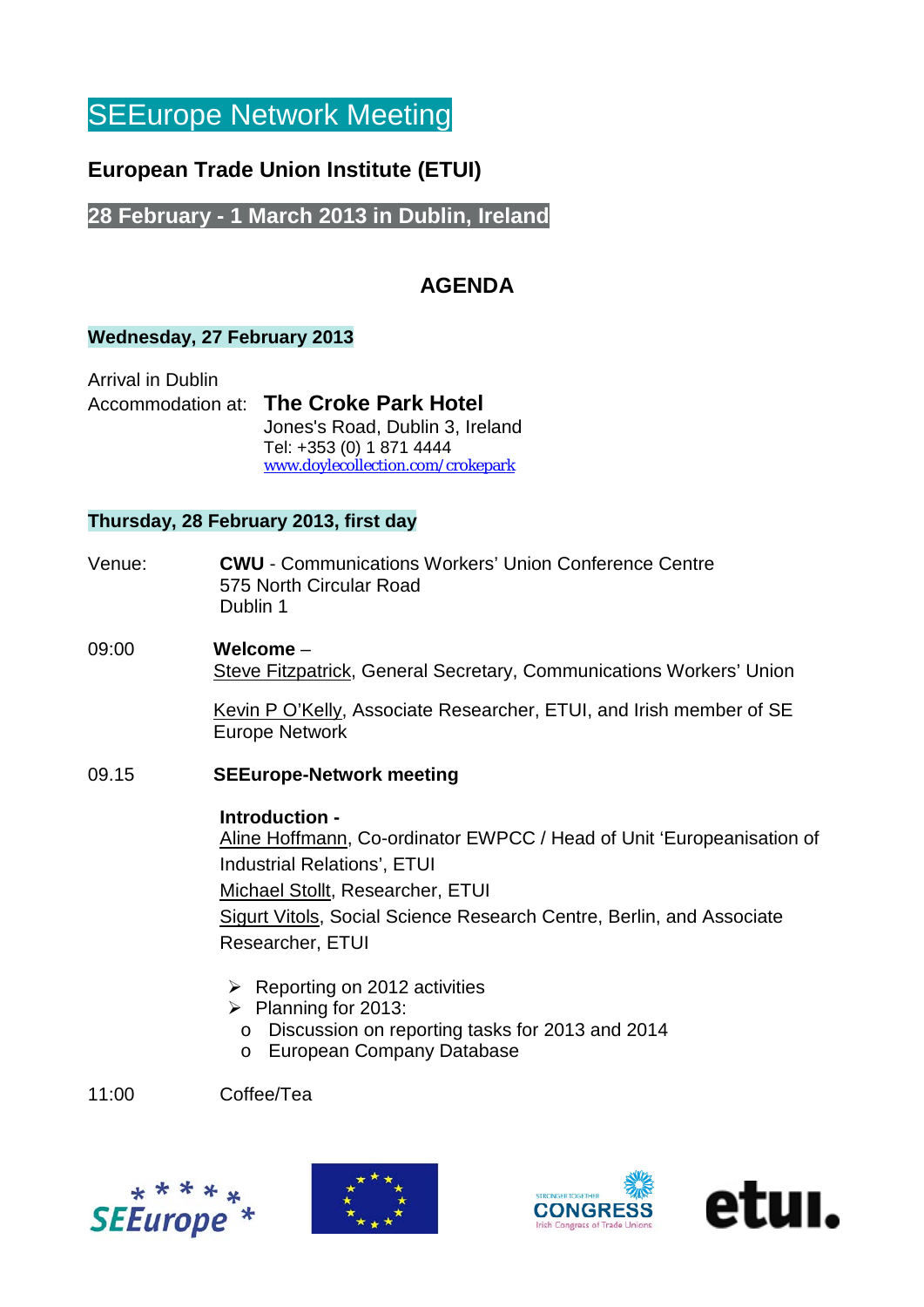| 11.30 | Joint seminar with the Irish Congress of Trade Unions                                                                                          |
|-------|------------------------------------------------------------------------------------------------------------------------------------------------|
|       | Perspectives for worker involvement in Ireland                                                                                                 |
|       | Chair: Frank Vaughan, Director of Union Education, ICTU                                                                                        |
|       | Welcome by David Begg, General Secretary, Irish Congress of Trade<br>Unions                                                                    |
| 12.00 | Overview of Economic and Social Situation in Ireland<br>Dr Tom Healy, Director of the Nevin Economic Research Institute (NERI)                 |
|       | <b>Discussion</b>                                                                                                                              |
| 13:00 | Lunch                                                                                                                                          |
| 14.00 | Worker Involvement in Ireland<br>Liam Berney, Union Services Officer, ICTU                                                                     |
|       | Good for Business? Worker Participation on Boards<br>Dr Aoife Ní Lochlainn, Policy Analyst, TASC                                               |
|       | <b>Discussion</b>                                                                                                                              |
| 15:30 | Coffee break                                                                                                                                   |
| 16.00 | Tour de table:<br>Update on recent developments in the EEA Member States on:                                                                   |
|       | $\triangleright$ Worker Participation<br><b>European Company</b><br>> Company law and Corporate Governance                                     |
| 17.15 | Close of seminar by Joanna Tuffy TD, Chair of the Joint Oireachtas<br>Committee on Social Policy and Education (Irish Parliamentary Committee) |
| 17:30 | End                                                                                                                                            |
| 19:00 | Dinner in the Croke Park Hotel                                                                                                                 |